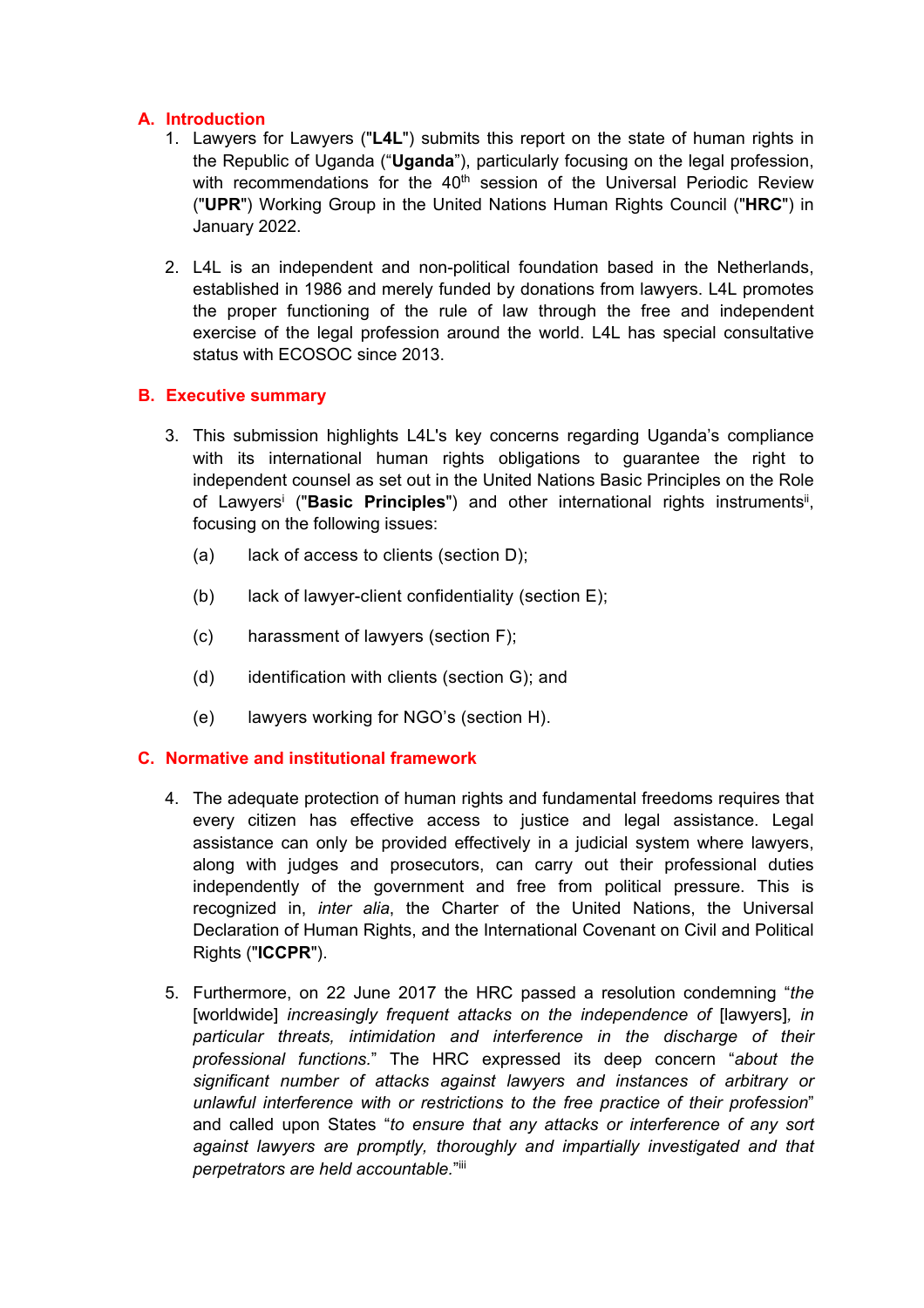- 6. In order to fulfil its task of promoting and ensuring the proper role of lawyers, Uganda must respect the Basic Principles within the framework of its national legislation and practice. The Basic Principles provide <sup>a</sup> concise description of international standards relating to key aspects of the right to independent counsel. Adherence to the Basic Principles is considered <sup>a</sup> fundamental pre-condition to ensure that all persons have effective access to independent legal assistance.<sup>iv</sup>
- 7. During the second UPR cycle in 2016 $^{\circ}$ , Uganda received and accepted recommendations concerning the need to ensure that civil society and human rights defenders<sup>vi</sup> can operate in a safe environment,<sup>vii</sup> that the legitimacy of their work should be explicitly recognized,<sup>viii</sup> and that all allegations of intimidation, harassment and violence against human rights defenders should be fully investigated.<sup>ix</sup>
- 8. However, reports gathered by L4L including information from various lawyers in Uganda – indicate that Uganda does not uphold the necessary guarantees for the proper functioning of the legal profession as set out in the Basic Principles. Consequently, lawyers encounter serious difficulties in carrying out their professional duties independently. This undermines the proper functioning of the judicial system, including the right to <sup>a</sup> fair trial and effective access to justice.

## **D. Lack of access to clients**

- 9. The Basic Principles require Uganda to ensure "*that all persons arrested or detained, with or without criminal charge, shall have prompt access to <sup>a</sup> lawyer, and in any case not later than forty-eight hours from the time of arrest or detention*" and "*all arrested, detained or imprisoned persons shall be provided with adequate opportunities, time and facilities to be visited by and to communicate and consult with <sup>a</sup> lawyer, without delay, interception or censorship.*" x
- 10. It has been reported to L4L that Uganda fails to uphold these obligations and that in certain cases – especially those concerning the LGBTQ+ community and sex workers – lawyers are discouraged from visiting their clients and face intimidation during such visits. Moreover, it has been reported that it is customary for lawyers to pay guards in order to obtain (full) access to their clients.
- 11. L4L has been informed that these issues exacerbated during the Corona pandemic as lawyers were not recognized as essential workers. As <sup>a</sup> result, it was more difficult for lawyers to visit their clients. Although L4L realizes that the Corona pandemic is an extraordinary situation, it emphasizes the importance of upholding the Basic Principles also, if not especially, in times of hardship.

#### **E. Lack of lawyer-client confidentiality**

12. The Basic Principles provide that communication between lawyers and their clients must take place "*in full confidentiality*" and that "*governments shall*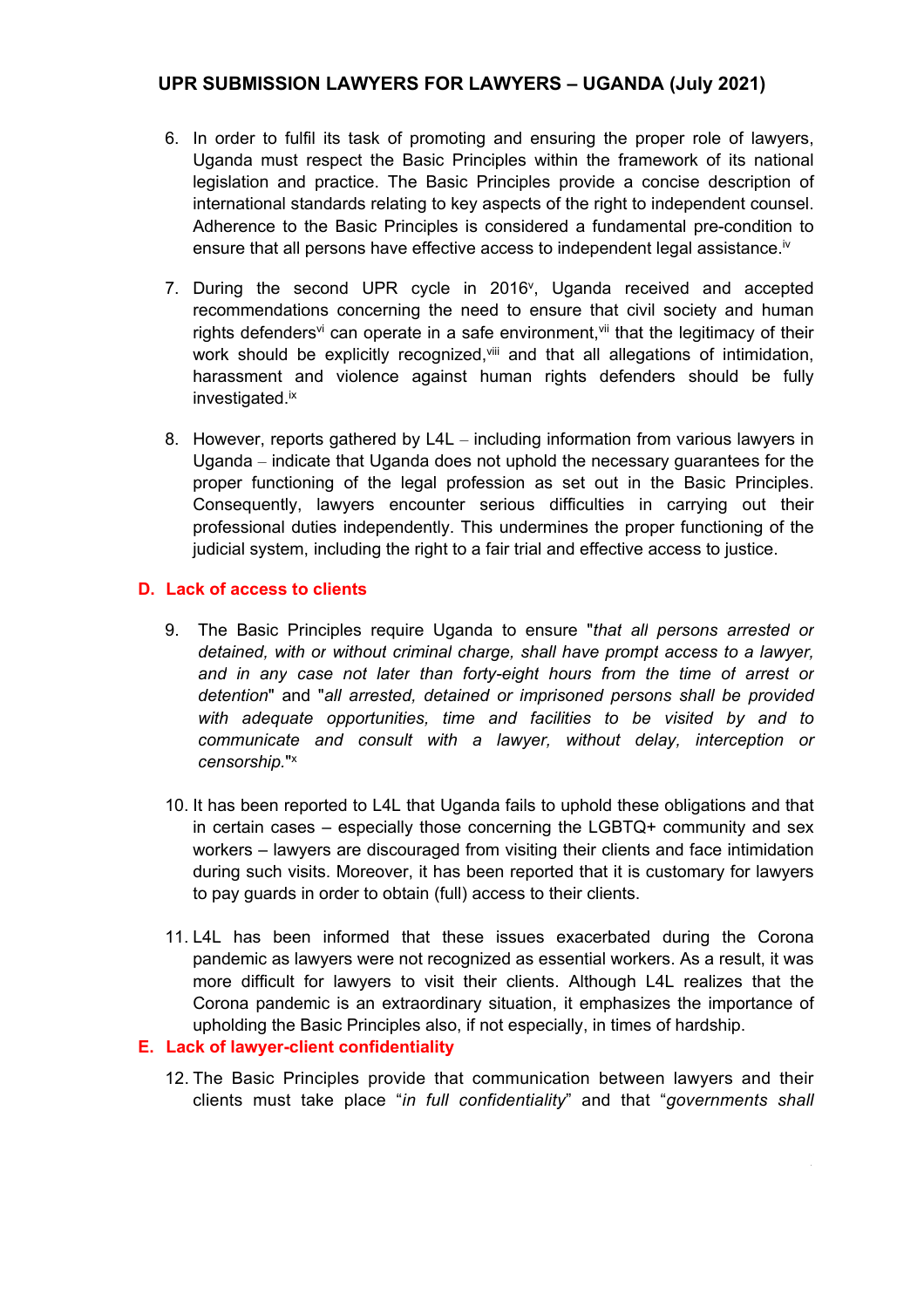*recognize and respect that all communications and consultations between lawyers and their clients within their professional relationship are confidential*" xi Furthermore, the HRC stated in its General Comment No.32 on Article 14 ICCPR that "*the right to communicate with counsel requires that the accused is granted prompt access to counsel. Counsel should be able to meet their clients in private and to communicate with the accused in conditions that fully respect the confidentiality of their communications.*" xii

In this context, L4L is specifically concerned about the regular occurrence of office break-ins, as elaborated upon in section [18]below. Particularly striking in the reports is that during these break-ins, information carriers rather than valuables were stolen indicating that the assailants were actively looking for information. In this context, the lack of government action to investigate such break-ins is extra worrisome.

#### **F. Harassment of Lawyers**

- 13. Principle 16 Basic Principles states that "[g]*overnments shall ensure that lawyers are able to perform all of their professional functions without intimidation, hindrance, harassment or improper interference* […] *and shall not suffer, or be threatened with, prosecution or administrative, economic or other sanctions for any action taken in accordance with recognized professional duties, standards and ethics*". Furthermore, the Basic Principles require authorities to adequately safeguard the security of lawyers who are threatened because of discharging their functions.<sup>xiii</sup>
- 14. L4L received information that lawyers in Uganda are increasingly hindered in carrying out their professional functions, by both private actors and state actors. Especially lawyers working on human rights cases, politically sensitive cases and land grabbing cases face arbitrary arrests, intimidation, hindrance through arbitrary restrictions, harassment and improper interference, *i.a.* as <sup>a</sup> result of recurring office break-ins and ineffective governmental interference.
- 15. These difficulties occur systemically but worsen especially during election time. Against the backdrop of the January 2021 general elections, various NGOs reported that 680 persons have gone missing and have been held incommunicado, without access to <sup>a</sup> lawyer or <sup>a</sup> fair trial. There are several accounts of human rights defenders and lawyers arbitrarily arrested across Uganda around the same time.<sup>xiv</sup>
- 16. L4L has received information regarding arrests of several Ugandan lawyers on improper grounds such as the expression of critical views or due to the nature of the cases they are involved in. On numerous occasions, lawyers were cuffed and physically assaulted in police vans during their arrests. This is illustrated by the following examples:

*Nicholas Opiyo*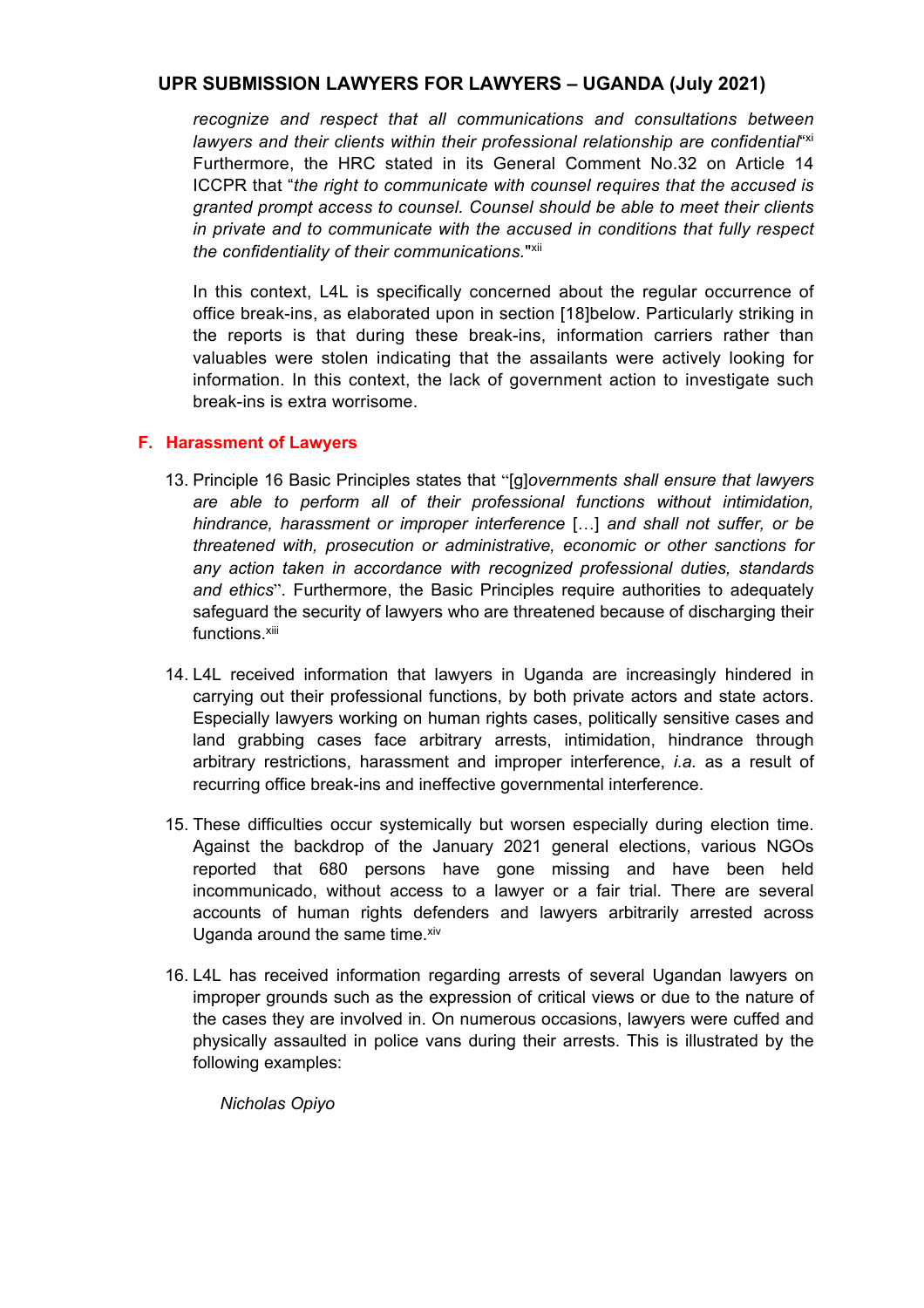Nicholas Opiyo is an experienced lawyer and human rights defender, active as the Executive Director of Chapter Four Uganda, <sup>a</sup> civil rights charity.

Mr. Opiyo was arbitrarily arrested on 22 December 2020, was not informed of the reason for his arrest and effectively held in incommunicado detention for <sup>a</sup> prolonged period. He was later charged under section 3 (c) Anti-Money Laundering Act on allegations that he acquired USD 340,000 through the bank account of Chapter Four Uganda, knowing that "*the said funds were proceeds of crime*". Chapter Four Uganda has confirmed that these are legitimate donor funds. xv The proceedings are still pending.

17. Moreover, L4L has been informed of approximately 40 office break-ins at NGOs and law firms across Uganda over the past three years. L4L is concerned these are not isolated incidents but part of <sup>a</sup> systemic pattern of actions and attacks against NGOs and associated lawyers. NGOs and lawyers have repeatedly requested the Ugandan authorities to interfere and to ensure swift and transparent investigations.<sup>xvi</sup> However, there have been no meaningful efforts to investigate these incidents and the break-ins remain largely unresolved. Reference is made to the examples below:

#### *Chapter Four Uganda*

In the early morning of Thursday March 18, 2021 unknown assailants broke into the offices of Chapter Four Uganda in Kololo, Kampala. The assailants accessed the reception area of the office and stole one office desktop computer. xvii

#### *TRIUMPH Uganda*

On Tuesday December 10, 2019, unknown assailants broke into the offices of the Robust Initiative for Promoting Human Rights – TRIUMPH Uganda in Mbale, Uganda. The assailants stole computer hard disks (information carriers) but left valuables, such as the computers themselves, behind.

#### **G. Identification with clients**

- 18. Principle 18 Basic Principles requires the government of Uganda to ensure that "*lawyers shall not be identified with their clients or their clients' causes as <sup>a</sup> result of discharging their functions*".
- 19. However, it has been reported to L4L that Ugandan lawyers representing members of LGBTQ+ community and sex workers as well as lawyers representing clients in politically sensitive cases and land ownership cases are often identified with their clients and seen as 'immoral' by other lawyers and society at large.<sup>xviii</sup> As a result, these lawyers are intimidated, harassed and hindered in performing their professional duties, as L4L will elaborate upon in this report.

4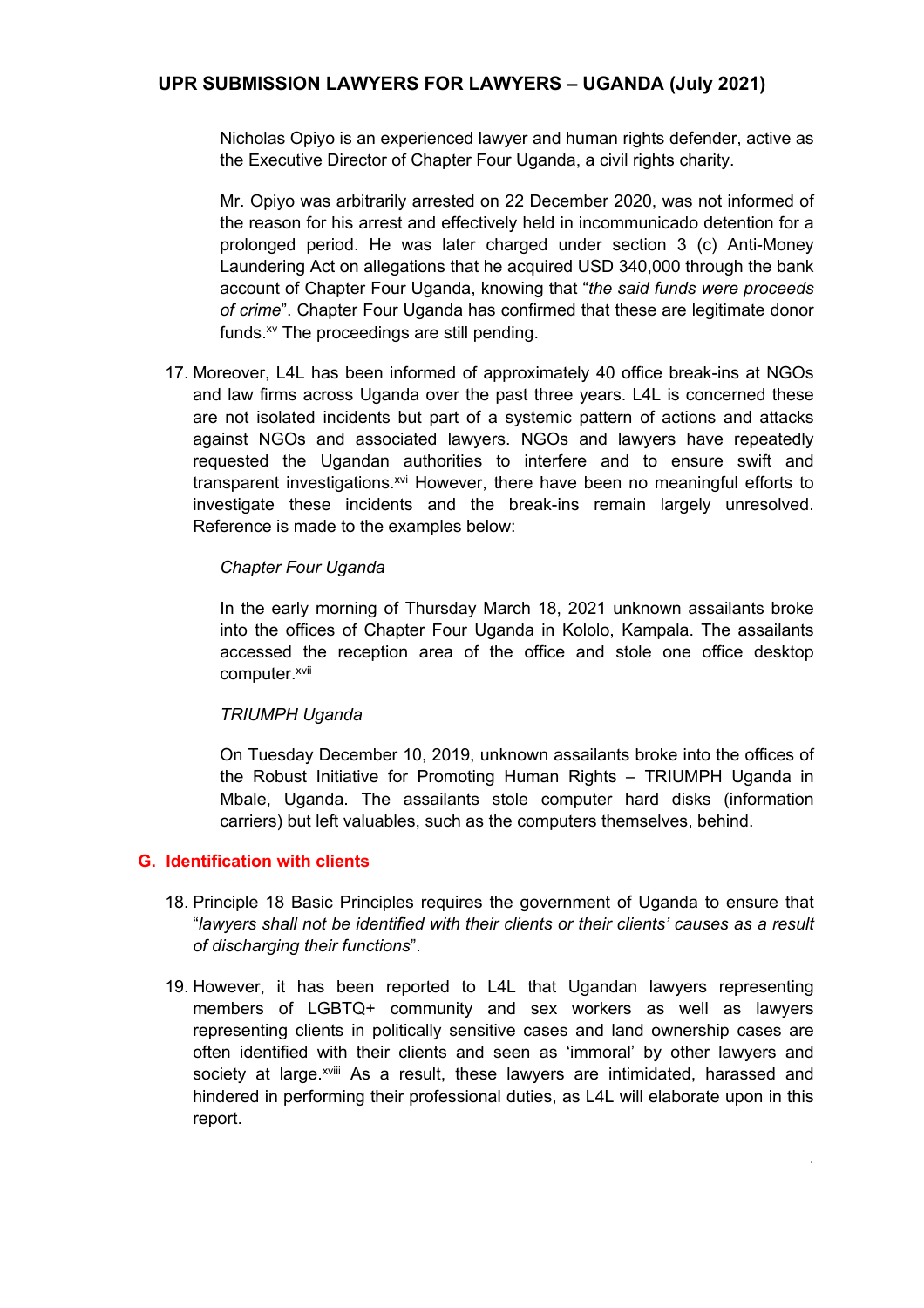20. In this context, L4L is specifically concerned about the Sexual Offences Bill 2019, which was passed in the Parliament of Uganda on 3 May 2021 and further criminalizes sex work and same-sex relationships.<sup>xix</sup> In particular, clause 11(a) Sexual Offences Bill 2019 – which criminalizes 'unnatural offences' defined as (i.a.) 'sexual act with another person contrary to the order of nature' – is expected to be interpreted in <sup>a</sup> manner that criminalizes consensual same sex relationships. As such, the Sexual Offences Bill 2019 will further stigmatize these groups and thereby also justify the hindrance and mistreatment of their lawyers. $^{\rm{xx}}$ 

#### **H. Lawyers working for NGOs**

- 21. L4L was informed that lawyers in Uganda working for NGOs, and NGOs in general, are facing difficulties when exercising their professional activities. This is partly due to legislation which imposes several restrictive obligations on NGOs active in Uganda, such as the Non-Governmental Organizations Act 2016 (the "NGO Act").<sup>xxi</sup> For instance, Section 44(f)NGO Act imposes an obligation on NGOs to not "*engage in any act, which is prejudicial to the interests of Uganda and the dignity of the people of Uganda*". It is not specified what should be understood by 'the interests of Uganda and the dignity of the people of Uganda'.<sup>xxii</sup> Also, Section 44(g) NGO Act requires NGOs to be non-partisan prohibits NGOs from supporting or opposing political parties, or candidate for an appointive office or elective political office, nor propose or register <sup>a</sup> candidate for elective political office. In effect, however, NGOs are also discouraged from actively participating in the election process by means of teaching on current political topics and lawyers belonging to such NGOs are put at risk to breach this provision when legitimately carrying out their civil function.
- 22. The NGO Act further requires all Ugandan NGOs to register at the newly established NGO Bureau and to apply for <sup>a</sup> permit to be allowed to work in Uganda.<sup>xxiii</sup> Together with Sections 7 and 30 NGO Act, which respectively state that the NGO Bureau has the power to revoke an NGO'<sup>s</sup> permit and that it has the power to refuse to register an NGO, the newly established NGO Bureau has been attributed <sup>a</sup> very broad competence to stop NGOs from performing their functions. The decisions of the NGO Bureau are subject to review by the adjudication committee established under Section 53 NGO Act. The members of this adjudication committee are appointed by the Minister for Internal Affairs. Thus, the adjudication committee cannot be considered an independent judicial body. Moreover, it has been brought to L4L attention that the application review process takes much longer than the required three months, forming <sup>a</sup> barrier to the work of NGOs.
- 23. L4L is concerned that the NGO Act does not only hamper the work of NGOs,<sup>xxiv</sup> but also that of lawyers working with NGOs. Several lawyers interviewed by L4L indicated that NGOs are generally viewed negatively by the state and, consequently, so are the lawyers working with NGOs. This is especially the case for NGOs and lawyers working on politically sensitive cases.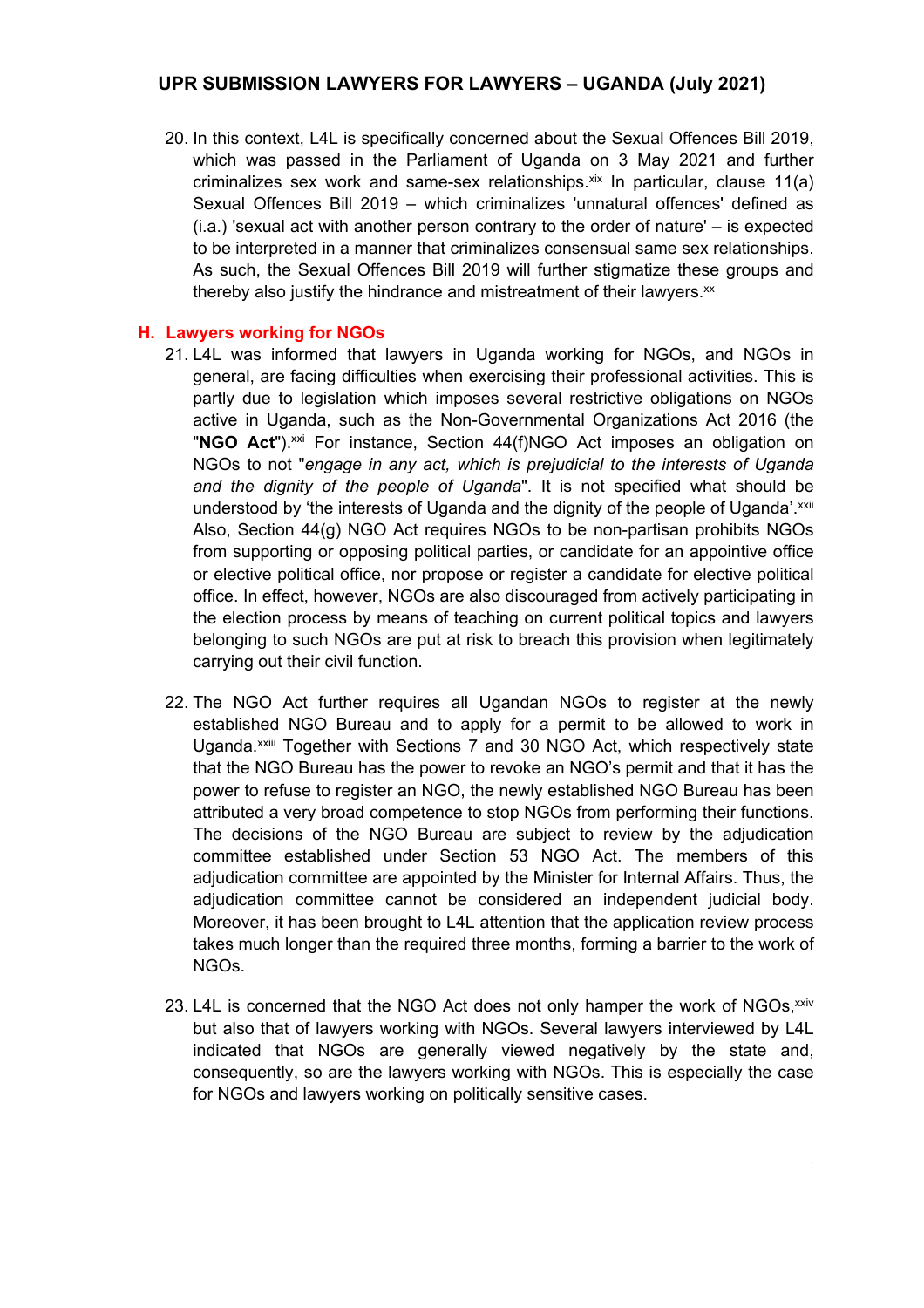- 24. Furthermore, the NGO Act makes it even more difficult for lawyers in the NGO sector to obtain all required licenses. L4L has been informed that it is increasingly difficult for lawyers working with or on behalf of NGOs to obtain <sup>a</sup> license to practice as an advocate in Uganda, and that the Uganda Law Society ("**ULS**") does not provide the same support to members associated with NGOs, as it provides to its 'regular' members.
- 25. The preamble of the Basic Principles states that "*professional associations of lawyers have <sup>a</sup> vital role to play in upholding professional standards and ethics, protecting their members from prosecution and improper restrictions and infringements, providing legal services to all in need of them*." From the Basic Principles it furthermore follows that lawyers shall be entitled to form and join self-governing professional associations to represent their interests and that such associations must cooperate with governments to ensure that everyone has effective and equal access to legal services and that lawyers are able, without improper interference, to counsel and assist their clients in accordance with the law and recognized professional standards and ethics. xxv
- 26. The **ULS** acts as the overall regulatory body of the legal profession in Uganda (the bar association) and has the mandate to issue practicing licenses as well as to organize the entry (bar) exam.<sup>xxvi</sup> The ULS also acts as a representative of its members in matters that concern the legal profession.
- 27. L4L commends that the ULS has spoken out about the arrests and arraignments of some of its members emphasizing the need to respect lawyers' rights, regardless of the nature of the case.<sup>xxvii</sup> L4L is also pleased to note that according to its sources, the ULS's focus on the protection of lawyers appears to have increased since the appointment of the new president of the Uganda Law Society in September 2020.
- 28. L4L emphasizes the importance of consistent and meaningful representation of the interests of lawyers by <sup>a</sup> bar association, regardless of the elected board members, and encourages Uganda to make efforts to ensure this on <sup>a</sup> continuous basis. This includes the representation of lawyers working with or on behalf of NGOs.

#### **I. Recommendations to the Government of Uganda**

- **a. Repeal Clause 11(a) on 'unnatural offences' of the Sexual Offences Bill 2019.**
- **b. Repeal the clauses of the NGO Act enabling the NGO Bureau to revoke the licenses of NGOs or refuse to register NGOs based on vague criteria and create an effective and independent judicial control over decisions by the NGO Bureau.**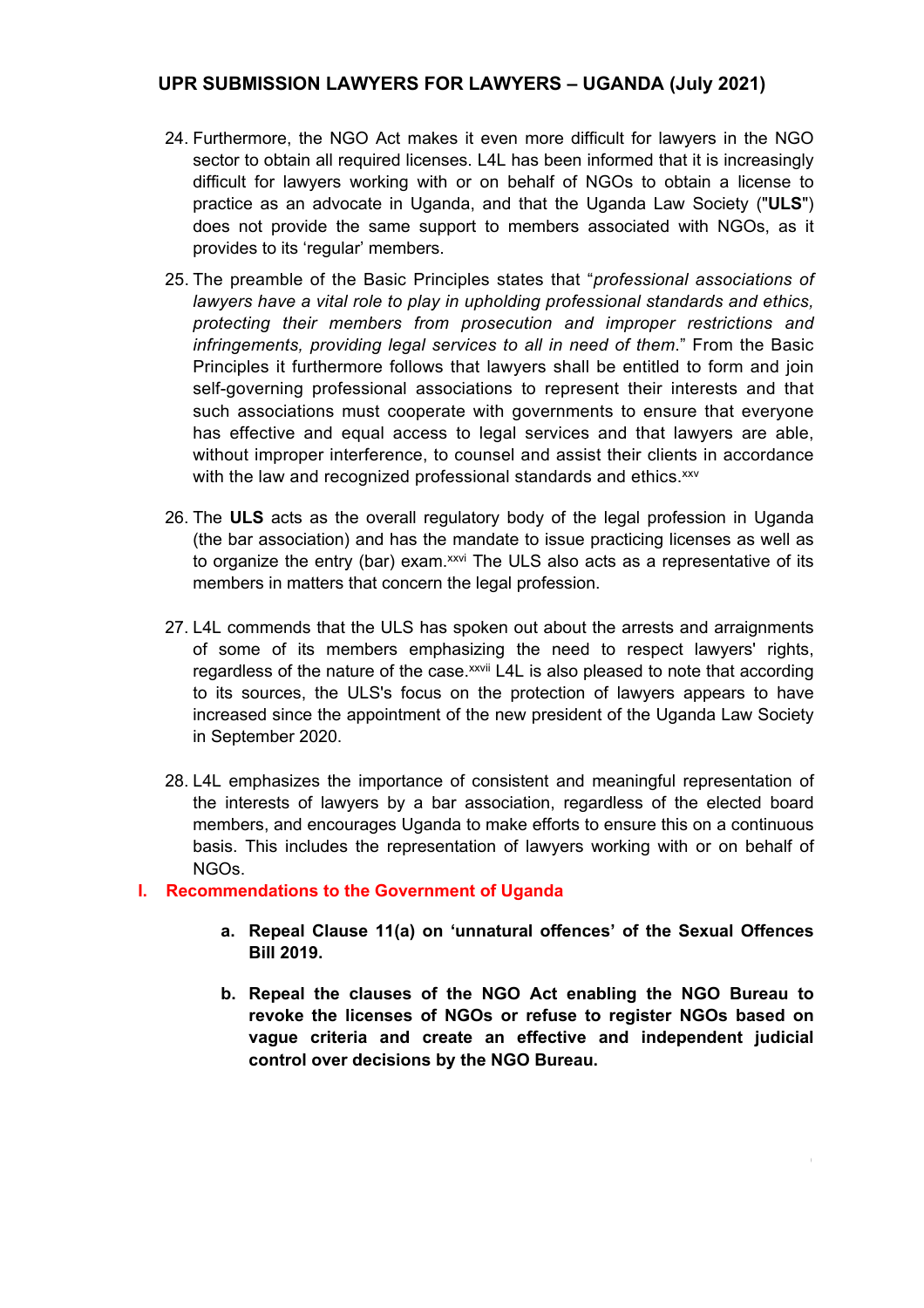- **c. Take immediate measures to ensure sufficient safeguards are in place, both in law and in practice, to guarantee the full independence and safety of lawyers (including lawyers working with or on behalf of NGOs) and their effective protection against any form of retaliation in connection with their professional activity.**
- **d. Immediately take measures to ensure that crimes, harassment, and hindrance of lawyers are effectively investigated and publicly condemned, and the perpetrators are prosecuted.**
- **e. Refrain from harassment of lawyers, persecution of lawyers on improper grounds, and undue interference in their work.**
- **f. Take immediate measures to ensure that lawyers have full access to their clients and to ensure full confidentiality of communication between lawyers and their clients.**
- **g. Ensure consistent and meaningful representation of the interests of all lawyers in Uganda, including lawyers working with or on behalf of NGOs, in accordance with the Basic Principles.**

i The UN Basic Principles provide <sup>a</sup> concise description of international norms relating to the key aspects of the right to independent counsel. The Basic Principles were unanimously adopted by the Eighth United Nations Congress on the Prevention of Crime and the Treatment of Offenders in Havana, Cuba on September 7 1990. Subsequently, the UN General Assembly "welcomed" the Basic Principles in their 'Human rights in the administration of justice' resolution, which was adopted without <sup>a</sup> vote on December 18 1990 in both the session of the Third Committee and the plenary session of the General Assembly. Source: [https://www.ohchr.org/en/professionalinterest/pages/roleoflawyers.aspx](about:blank)

ii Examples include Article 14 of the International Covenant on Civil and Political Rights (ICCPR), Article 7 of the African Charter on Human and Peoples' Rights (ACHPR) and Principle 3 of the United Nations Principles and Guidelines on Access to Legal Aid in Criminal Justice Systems.

iii UN Human Rights Council, Independence and impartiality of the judiciary, jurors and assessors, and the independence of lawyers, A/HRC/RES/35/12, 22 June 2017,

[http://ap.ohchr.org/documents/dpage\\_e.aspx?si=A/HRC/35/L.20](about:blank)

<sup>&</sup>lt;sup>iv</sup> During its 29th session (from 15 June – 3 July 2015), the Human Rights Council adopted without a vote a resolution on the independence and impartiality of the judiciary, jurors and assessors, and the independence of lawyers. While recalling the Basic Principles \and condemning the increasingly frequent attacks on the independence of lawyers, in particular threats, intimidation and interference in the discharge of their professional functions, the Human Rights Council reminded all States of their duty "to uphold the integrity of [lawyers] and to protect them, as well as their families and professional associates, against all forms of violence, threat, retaliation, intimidation and harassment resulting from the discharging of their functions, and to condemn such acts and bring the perpetrators to justice". See UN Human Rights Council, Independence and impartiality of the judiciary, jurors and assessors, and the independence of lawyers, A/HRC/RES/29/6, [http://ap.ohchr.org/documents/dpage\\_e.aspx?si=A/HRC/29/L.11](about:blank)

v Report of the Working Group on the Universal Periodic Review of Uganda, A/HRC/34/10, 27 December 2016. Hereinafter: the "**UPR report 2016**"

<sup>&</sup>lt;sup>vi</sup> The term 'human rights defenders' encompasses the legal profession.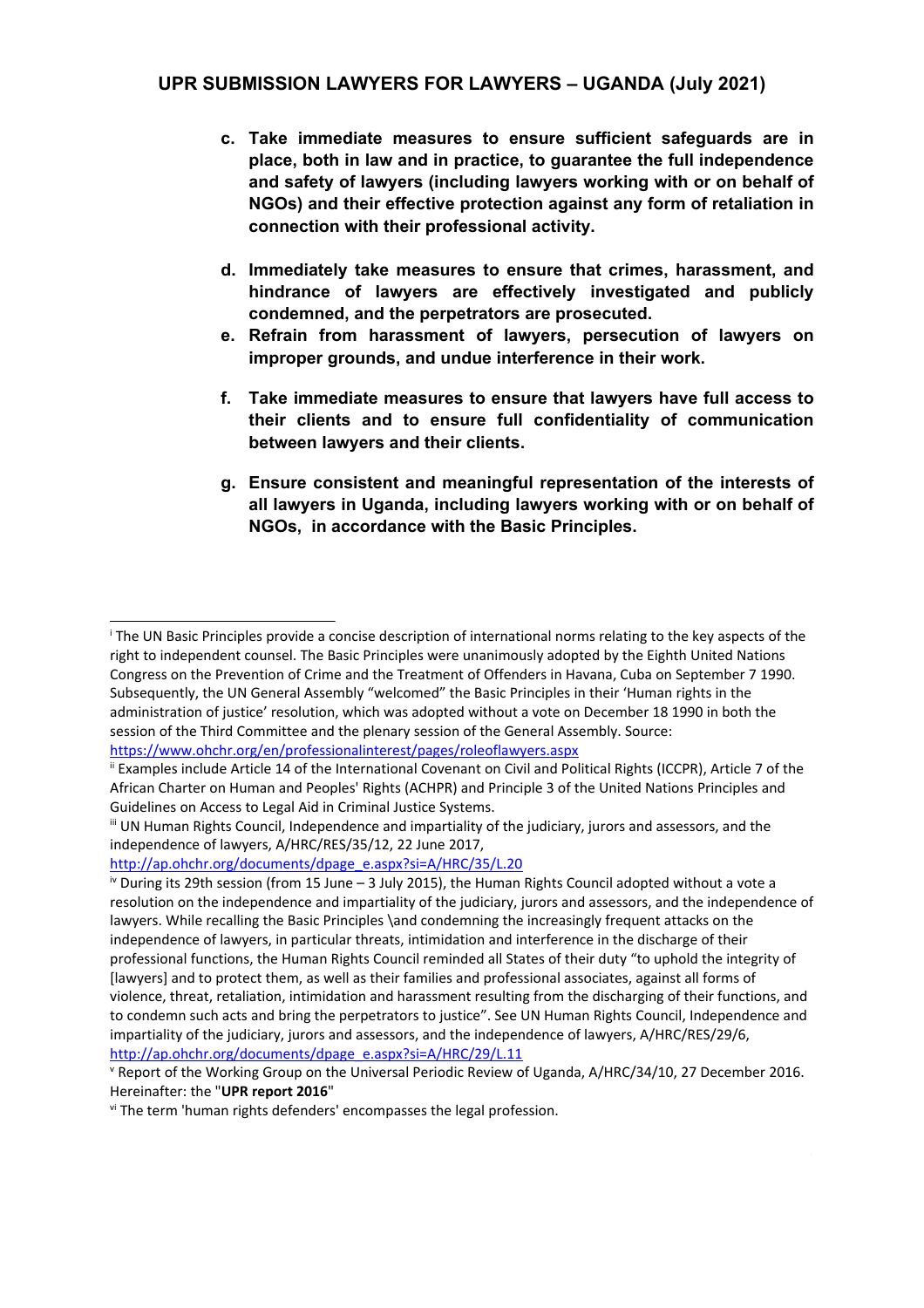<sup>vii</sup> UPR report 2016, recommendation 115.94: "Ensure that civil society organizations and human rights defenders can operate in <sup>a</sup> safe environment and that all allegations of intimidation, harassment and violence are fully investigated (Ireland)"

viii UPR report 2016, recommendation 115.110: "Explicitly recognize the legitimacy of the work carried out by human rights defenders, publicly support their work and provide protection for them (Uruguay)"  $\overline{\phantom{a}}$  Ibid., fn. 7.

x UN Basic Principles, Principles 7 and 8.

xi UN Basic Principles, Principle 8 and Principle 22.

xii CCPR/C/CG/32. UN Human Rights Committee. 23 August 2007.

<sup>xiii</sup> Article 17 of the Basic Principles

xiv Joint CSO Statement on enforced disappearances of Ugandan citizens since November 2020 dated 16 March 2021. Source: [https://chapterfouruganda.org/sites/default/files/downloads/Joint-Statement-Joint-CSO](about:blank)[statement-on-enforced-disappearances-of-Ugandan-citizens-since-November-2020.pdf](about:blank)

xv Reference is made to the seven statements issued by Chapter Four on the frivolous charges against Nicholas Opiyo. Source: [https://chapterfouruganda.org/news](about:blank). Further reference is made to the statements made by international organizations, including L4L, regarding the spurious charges against Nicholas Opiyo: [https://lawyersforlawyers.org/joint-statement-on-the-charges-against-nicholas-opiyo/](about:blank) (L4L),

[https://www.frontlinedefenders.org/en/case/arrest-advocate-nicholas-opiyo-and-four-colleagues](about:blank) (Frontline Defenders) and [https://actionaid.org/news/2020/actionaid-international-condemns-arrest-nicholas-opiyo](about:blank) (ActionAid International)

<sup>xvi</sup> For example: Letter from 31 Ugandan and International Organizations to the Inspector General of Police, Uganda Police Force dated June 13, 2016. Source:

[https://chapterfouruganda.org/sites/default/files/downloads/Letter-From-31-Ugandan-and-International-](about:blank)[Organizations-On-NGO-Break-Ins.pdf](about:blank)

<sup>xvii</sup> Sources (inter alia): <u>https://chapterfouruganda.org/articles/2021/03/18/statement-office-break-chapter-</u> [four-uganda](about:blank) and [https://africandefenders.org/uganda-statement-on-office-break-in-at-chapter-four-uganda/](about:blank)

<sup>xviii</sup> Reference is made to the recommendations made to Uganda in UPR Report 2016 with regard to the discrimination of and violence against LGBTQ+ persons in Uganda, *inter alia* recommendation 117.27: "Investigate and prosecute State actors and individuals perpetrating violence against LGBTI persons (Iceland)" (noted, but not supported by Uganda)

<sup>xix</sup> The Sexual Offences Bill 2019 is available online via: [http://parliamentwatch.ug/wp](about:blank)[content/uploads/2019/11/The-Sexual-Offences-Bill-2019.pdf](about:blank). Reference is made to the blog published by Lawyers for Lawyers on 10 May 2021, titled 'Concerns about Sexual Offenses Bill in Uganda': [https://lawyersforlawyers.org/concerns-about-sexual-offenses-bill-in-uganda/](about:blank)

 $\rm{^{xx}}$  Reference is made to the recommendations made to Uganda in UPR Report 2016 to decriminalize consensual same-sex (sexual) relations, *inter alia* recommendations 117.31 (Mexico), 117.38 (Norway) 117.46 (Slovenia), 117.48 (Spain) and 11.59 (Australia) (noted, but not supported by Uganda)

<sup>xxi</sup> The NGO Act is available online via: <u>http://www.mia.go.ug/sites/default/files/download/The-Non-</u> [Governmental-Organisations-Act-2016%20comp.pdf](about:blank)

<sup>xxii</sup> Source: <u>https://chapterfouruganda.org/articles/2015/04/21/uganda-ngo-bill-threatens-rights-independent-</u> [groups](https://chapterfouruganda.org/articles/2015/04/21/uganda-ngo-bill-threatens-rights-independent-groups)

xxiii See articles 5, 29 and 31 of the NGO Act, 2016.

xxiv Reference is made to the recommendations made to Uganda in UPR Report 2016, *inter alia*

recommendations 117.2 (Canada), 117.18 (Germany), 117.35 (the Netherlands) and 117.50 (Switzerland) xxv UN Basic Principles, Principles 24 and 25.

xxvi It has been reported to L4L that the process of obtaining <sup>a</sup> license is very slow and needs to be repeated on <sup>a</sup> yearly basis, forming <sup>a</sup> burden on lawyers.

xxvii ULS Statement on the arrest of advocate Musangala Simon Peter dated 21 February 2021, source: [https://www.facebook.com/UgandaLawSociety/posts/uls-statement-on-the-arrest-of-advocate-musangala](about:blank)[simon-peter/4053357208030258/](about:blank); ULS Statement on the illegal arrest of advocate Nicholas Opiyo dated 22 December 2020, source:[https://kmaupdates.com/wp-content/uploads/2020/12/UGANDA-LAW-SOCIETY-](about:blank)[STATEMENT-ON-THE-ILLEGAL-ARREST-OF-ADVOCATE-NICHOLAS-OPIYO.pdf](about:blank); ULS Statement on the arrest and